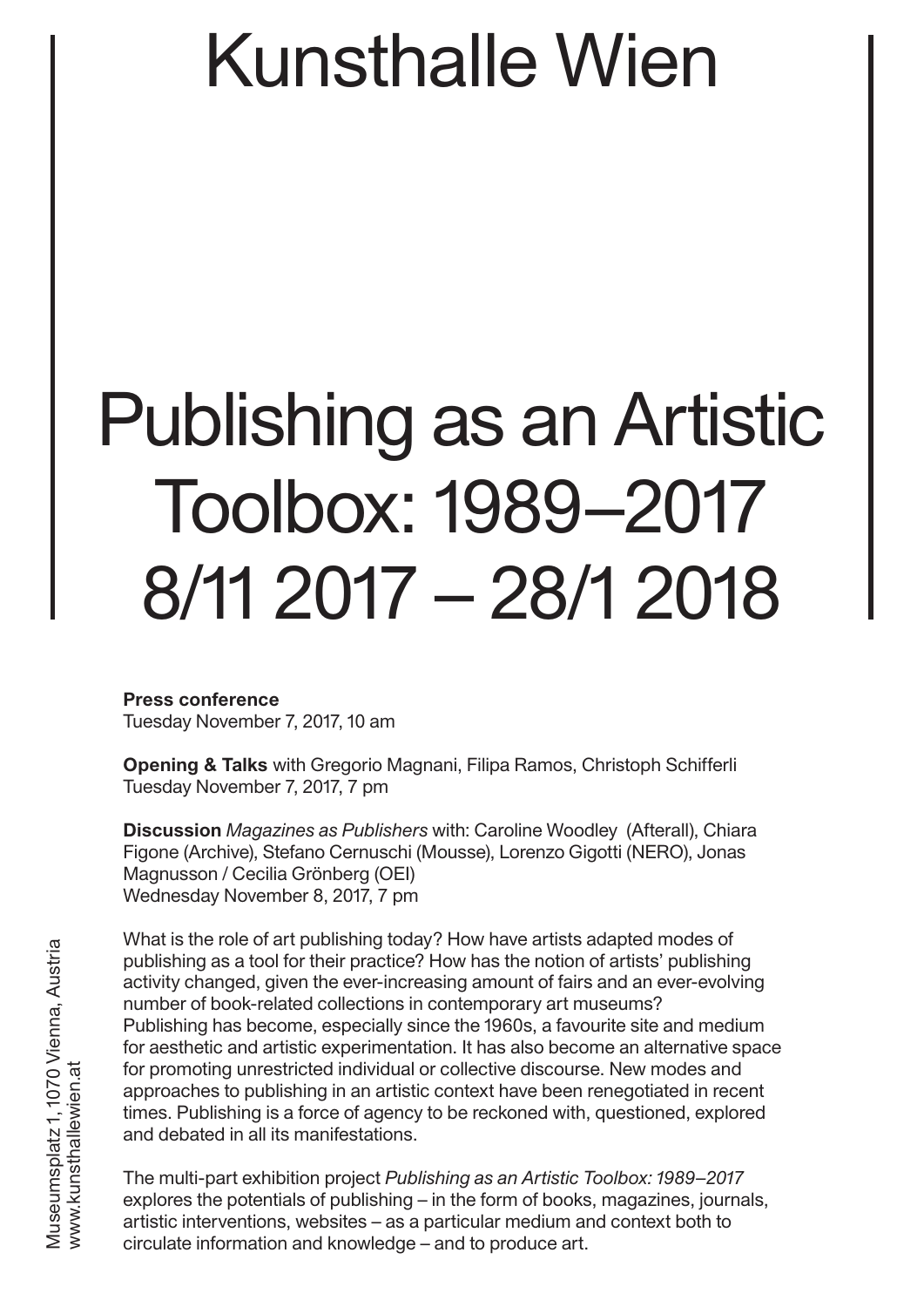Instead of looking at the already historicized and analyzed period of the 1960s and 1970s, the exhibition will highlight how a recent generation of artists use publishing as a productive tool for their practice. The focus lies on the period from 1989 until 2017, taking 1989 as symbolic date to underline the shift from analogue to digital. On a political level, 1989 with the fall of the Berlin wall marks a significant date. On a social level, it is an important year as it indicates the invention of the World Wide Web.

The project, like a toolbox itself, is composed of different parts, sections, and components. *Publishing as an Artistic Toolbox: 1989–2017* opens up and unfolds through different propositions, partly by material exhibits on display, partly through the presentation of time-based events, as well as through an offsite project. The white cube is perhaps not the ideal space for experiencing books, which, in contrast to the collective reception of film and music, remains largely an individual affair. Rather than transform the white cube into a library or reading room, the exhibition acts as an index and invites the visitors to experience the materials presented outside of the institutional space.

*Publishing as an Artistic Toolbox: 1989–2017* is intended as a three-dimensional index rather than an encyclopaedic approach to understanding the multitude methodologies of publishing.

**Exhibition and Graphic Design**: Rio Grande and Dallas **Curator**: Luca Lo Pinto

#### **ARTISTS' LIBRARY**

A number of artists for whom publishing plays an important role to their practice have been invited to submit three books published between 1989 and 2017 that have influenced their view or attitude towards publishing. Each selection is accompanied by a short statement on their choice. In addition, each artist has submitted one publication of their own. The outcome provides a portrait of individual artistic approaches and allows for an entry point into the thinking process of the artists through the publishing landscape that has inspired them. The choice of books was left entirely open, and not solely restricted to the artistic context, in order to encourage a broader understanding of the potentiality of publishing intended as a vehicle for ideas and as a cultural tool.

Participants: Cory Arcangel, Tauba Auerbach, Julie Ault, Darren Bader, Martin Beck, Maurizio Cattelan, Mariana Castillo Deball, Alejandro Cesárco, Paul Chan, Claude Closky, Michael Dean, Jason Dodge, Nathalie Du Pasquier, Peter Friedl, Ryan Gander, Dora Garcia, Liam Gillick, Nicolás Guagnini, Karl Holmqvist, Emily Jacir, Brian Kennon, Ben Kinmont, Pierre Leguillon, Jochen Lempert, Jonathan Monk, Olaf Nicolai, Sophie Nys, Michalis Pichler, Florian Pumhösl, Max Renkel, Michael Riedel, Willem de Rooij, Yann Sérandour, Josh Smith, Heimo Zobernig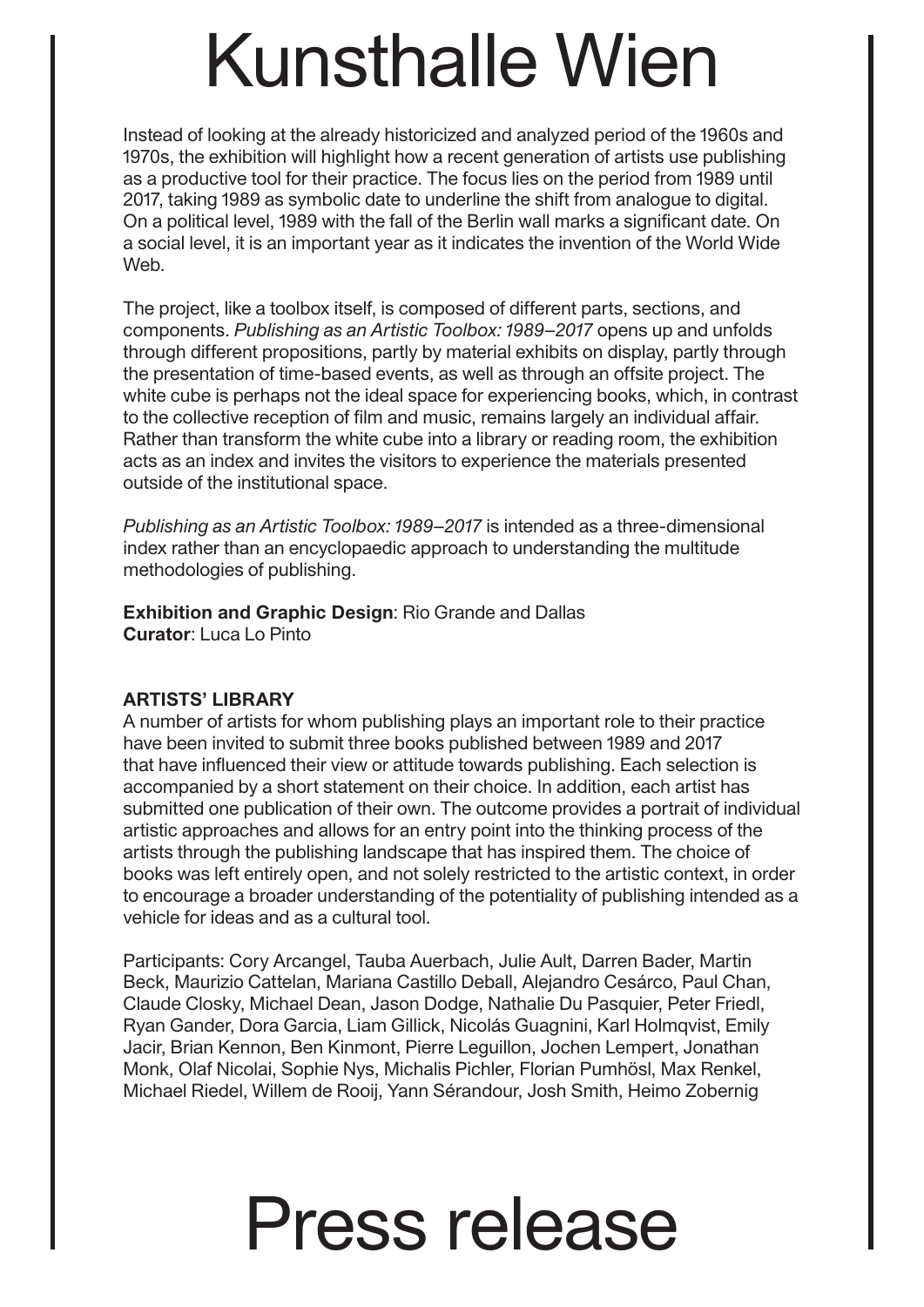### **ARTIST RUN MAGAZINES. THE MAGAZINE AS MEDIUM**

A presentation of artist run magazines published from 1989 until 2017. Two issues of each magazine are on display alongside additional essential information. The magazine has been an important apparatus for artists for the last century and has been applied in manifold different ways: as an experimental site for thought, ideal means of expression, a way to circulate information with no mediation, and as an artistic medium. For all examples, the magazine functions as an extension of artistic production.

Participants: 299 792 458 M/S (David Lieske, Robert Kulisek), ACME (Joshua Decter, John Miller), Album (Eline Mugaas, Elise Storsveen), A.N.Y.P. (Minimal club); Ahali (Can Altay), ARTFAN (Linda Bilda, Ariane Müller), Ave (Kirsten Borchert, Anya Triestram), BLACK PAGES (Christoph Meier, Ute Müller, Nick Oberthaler), Cahier d'images (Céline Duval, Hans Peter Feldmann), Charley (Maurizio Cattelan, Massimiliano Gioni, Ali Subotnik), Chto Delat? (Chto Delat), Club Donny (Samira Ben Laloua, Frank Bruggeman, Ernst van der Hoeven), Crip Magazine (Eva Egermann), DANK (Christoph Bannat, Hans Christian Dany, Thaddäus Hüppi, Gunter Reski, Andreas Siekmann), DIS Magazine (Lauren Boyle, Solomon Chase, Marco Roso, David Toro), Dot Dot Dot (Stuart Bailey, Peter Bilak, David Reinfurt), E Il Topo (Gabriele Di Matteo, Piero Gatto, Franco Silvestro, Vedova Mazzei), East of Borneo (Stacey Allan, Thomas Lawson), Ecocore (Alessandro Bava), Eine (Alex Ruthner), FAT (Josephine Meckseper), ffwd\_mag (Invernomuto), FILE Megazine (General Idea), F.R. David (Will Holder), Free Internet (AIDS-3D), Grasso (Giuseppe Gabellone, Diego Perrone), HERESIES (Heresies Collective), Heyt be! (Deniz Beşer, Sedef Karakaş, Barış Sinsi), Index (Peter Halley), Item (Ricardo Basbaum, Eduardo Coimbra, Raul Mourão), Ixiptla (Mariana Castillo Deball), K48 (Scott Hug), K Hole (Greg Fong, Sean Monahan, Chris Sherron, Emily Segal, Dena Yago), Le Dictateur (Federico Pepe), Living & Loving (Aleksandra Mir, Polly Staple), Maayan (Roy Arad, Joshua Simon), Made In USA (Bernadette Corporation), Matt Magazine (Gürsoy Doğtaş), M/E/A/N/I/N/G (Mira Schor, Susan Bee), Memoria de la Postguerra (Tania Bruguera), NEID (Heiko Wichmann, Claudia Reinhardt, Ina Wudtke), Ohio (Hans Peter Feldmann, Uschi Huber, Jörg Paul Janka, Stefan Schneider), Ohne Ohne (Anna Sophie Berger, Katarina Šoškić, Gerhard Jordan), oVER (Rikrit Tiravanija), Pages (Babak Afrassiabi, Nasrin Tabatabai), Pazmaker (Adriana Lara), Permanent Food (Maurizio Cattelan, Paola Manfrin), Pétunia (Valerie Chartrain, Lili Reynaud Deward, Dorothée Dupuis), Point d'ironie (Christian Boltanski, Hans Ulrich Obrist), Provence (Tobias Kaspar, Hannes Loichinger), Randy Magazine (A.K. Burns, Sophie Mörner), Real Life Magazine (Thomas Lawson, Susan Morgan), regina (Regina Möller), Roses Tatouées (Giasco Bertoli), Schism (Janet Janet), Sex (Asher Penn), Skulpi (Roman Schramm, Paul Sochacki), Starship (Gerry Bibby, Nikola Dietrich, Martin Ebner, Ariane Müller, Henrik Olesen), Subway (Erik van der Weijde), Tellus (Claudia Gould, Joseph Nechvatal, Carol Parkinson), The Critical Ass (Anke Dyes, Niklas Lichti), The O-G (Amy Sillman), THE THING (Jonn Herschend, Will Rogan), Toilet Paper (Maurizio Cattelan, Pierpaolo Ferrari), Triple Canopy, Trouble (Boris Achour, Claire Jacquet, François Piron, Emilie Renard), Useless (Conrad Ventur), Veneer Magazine (Aaron Flint Jamison), WhiteWalls (Buzz Spector), Zeitschrift (Christian Egger, Christian Kosmas Mayer, Yves Mettler, Magda Tothova, Ruth Weismann, Alexander Wolff), zingmagazine (Devon Dikeou)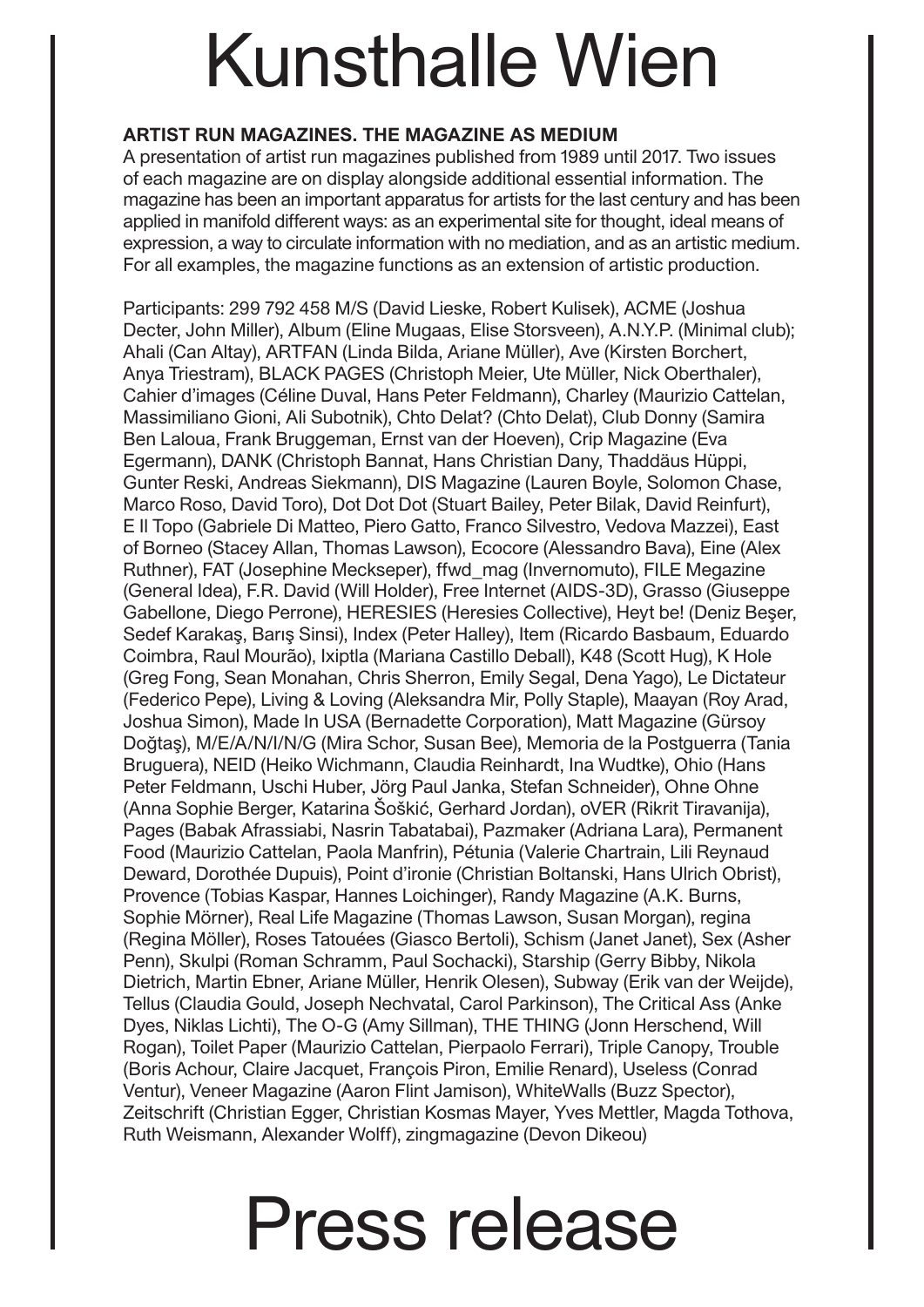#### **THE MESSAGE AS MEDIUM**

The history of artists' interventions in magazines and newspapers is vast and historically articulated. Within it examples cohabitate with different features and assumptions: some artists prefer to realize "camouflaged" interventions; others have produced true stand-alone works; still others have focused on the medium itself; finally, some have used the pages as a kind of exhibition space. In the knowledge that presenting these artworks outside their original context alters the meaning of the intervention, the exhibition strives to present a series of emblematic examples realized between 1989 and 2017.

In collaboration with Christoph Schifferli.

Participants: Fareed Armaly, Thomas Bayrle & Andreas Zybach, Alighiero Boetti, Maurizio Cattelan, Clegg & Guttmann, Tacita Dean, Hans Peter Feldmann, Fischli/ Weiss, Liam Gillick, Group Material, Nicolás Guagnini, Jens Haaning, Sanja Iveković, Thomas Locher, Annette Messanger, Christian Philipp Müller, Olaf Nicolai, Michael Riedel, Jeroen de Rijke & Willem de Rooij, Dieter Roth, The Yes Men, Piotr Uklański, Luca Vitone, Christopher Williams, Heimo Zobernig

### **AUTORETROSPECTIVE**

A retrospective of the French artist Philippe Thomas (1951–1995) and of readymades belong to everyone® presenting an exhaustive selection of his publications and writings. readymades belong to everyone® was an agency he created in 1987 as a conduit by which collectors became authors of the artworks they acquired. With his work, Thomas foresaw many of the crucial questions raised by present artistic debates and their language: the function of the audience, the conception of the exhibition as artwork, the de-personalization of the author, the scattering of artistic codes in media of mass communication, the appropriation of advertising and marketing strategies, the slippage between reality and fiction. Thomas rewrote the artist-work-viewer relationship in a performative guise, calling into question the history of art, and art itself.

#### **THE BOOKSHOP AS MEDIUM**

The bookshop presents a curated selection of artist's books published between the late 1980's and the present. Together these publications offer a privileged overview of the unexpected flourishing of the book as artistic and creative medium in the age of its supposed death at the hands of the internet. Many of the selected books are individual works of art which were conceived for the book format, and only exist through its pages. At the same time the bookstore highlights the wide international network of artists and small independent publishers whose collaborations and shared interests are the motors for the artist's book renaissance. It brings together recent publications intended for a relatively wide audience with books published, often by the artists themselves, in very small editions once easily available but now extremely rare. Through them it maps a landscape animated by a shared strategies for cultural and political resistance and by individual exchanges. Curated by Gregorio Magnani and Motto Books.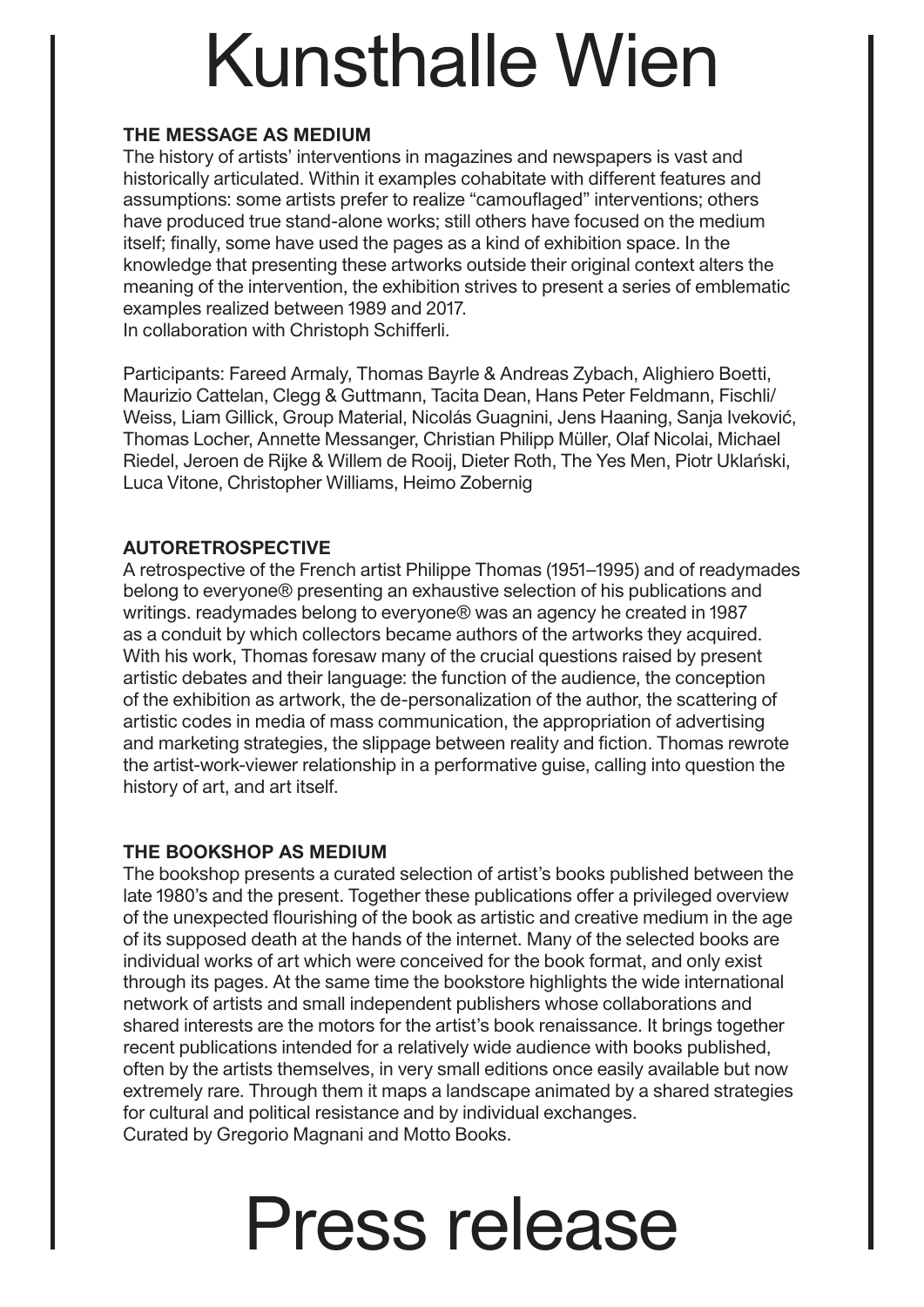### **IN BETWEEN. THE LIBRARY AS MEDIUM**

*In Between* is an exhibition that takes place outside of Kunsthalle Wien and explores the idea of a library both as medium and portrait of a persona. It occurs in the former studio of Franz West—and later of Tamuna Sirbiladze—in Annagasse, where he kept his personal library displayed in mobile shelves he designed himself. A number of artists are invited to choose a book from the library and to realize an intervention in the form of an insert that will be placed within the chosen book. An index will be provided as a tool to navigate the library.

The exhibition can only be visited on fixed dates during guided tours: Thu 9/11, 23/11, 7/12, 21/12, 18/1, 25/1, 6 pm Information and registration: vermittlung@kunsthallewien.at

Participants: Anna Sophie Berger, Hugo Canoilas, Plamen Dejanoff, Heinrich Dunst, Judith Eisler, Gelitin, Florian Graf, David Jourdan, Christian Kosmas Mayer, Christoph Meier, Ute Müller, Sarah Ortmeyer, Sarah Pichlkostner, Francis Ruyter, Julie Ryan, Luca Trevisani

### **EXPANDED PUBLISHING**

A research-based presentation focusing on projects that oscillate between print and digital, employ experimental formats, and blur distinctions between art press, curatorial experiments, and other publishing enterprises. The projects engage with online, print, and physical venues through "in-between" modes of production that step outside of the typical paths of commercial publishing and distribution. In collaboration with Filipa Ramos.

Participants: Fiktion, La Bibliothèque Fantastique, Public Fiction, Seth Price, The Serving Library, Triple Canopy, UbuWeb

#### **POST-DIGITAL PUBLISHING ARCHIVE**

An archive of the most significant post-digital publishing projects conceived and developed by Silvio Lorusso. The aim of P—DPA (www.p-dpa.net) is to collect, organize, and keep trace of experiences in the fields of art and design that explore the relationships between publishing and digital technology. The archive acts as a space in which the collected projects are confronted in order to highlight relevant paths, mutual themes, interrelations, but also oppositions and idiosyncrasies.

#### **DESIGN AS MEDIUM**

Solo presentations by graphic designers discussing their practice and showing examples of their most significant projects. A camera shares the eyesight of each guest during their presentation, offering the audience the opportunity to see and grasp the projects they discuss.

Participants: Åbäke, Manuel Raeder, Boy Vereecken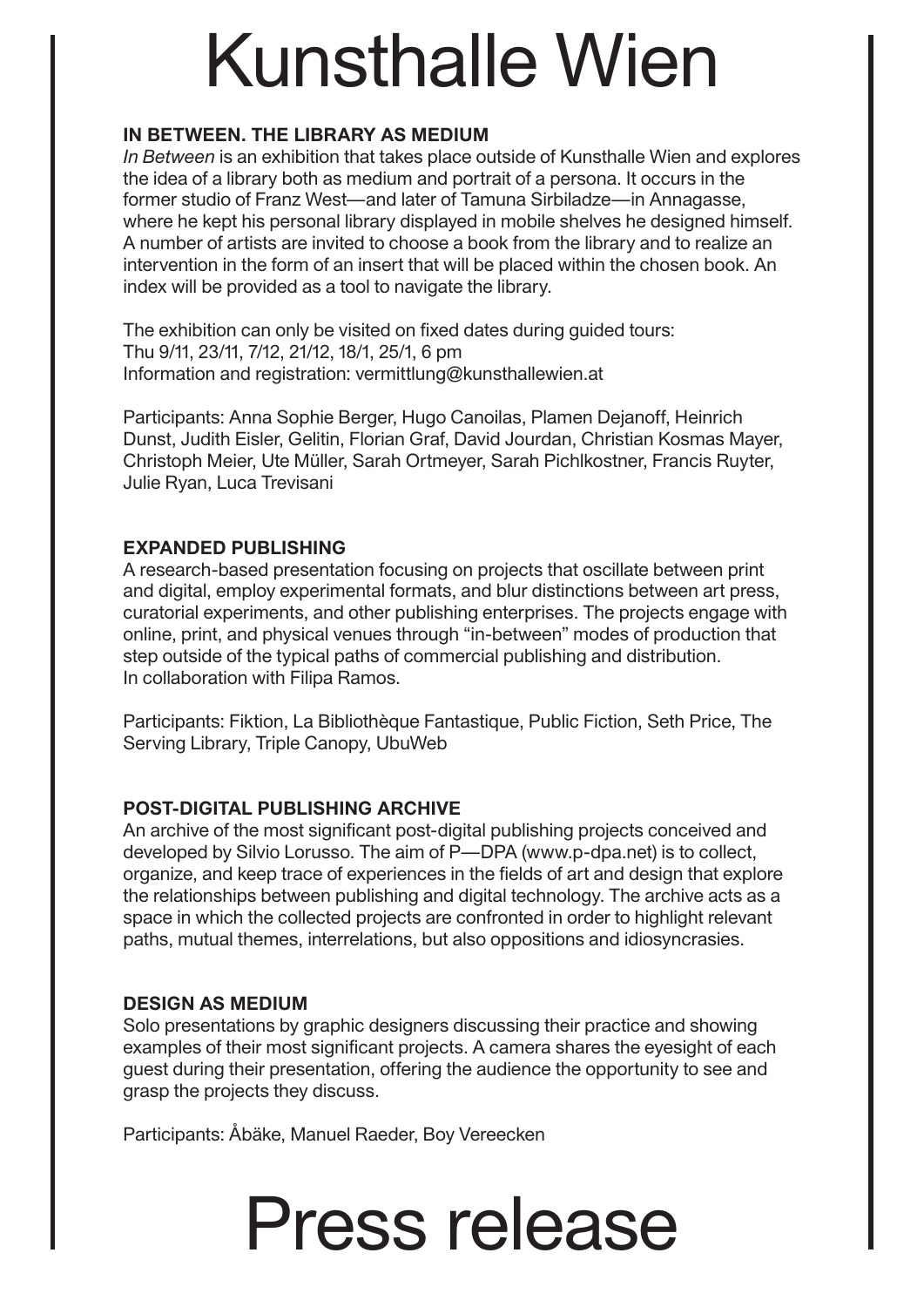#### **THE ARTIST & THE PUBLISHERS**

A roundtable to explore the relationship between an artist and a publisher, and the numerous processes of production that go behind the making of books.

#### **MAGAZINES AS PUBLISHERS**

A roundtable focusing on magazines which started to publish books. The panel aims to address the reasons behind this choice, to discuss the different functions of a book in contrast to a magazine, and their individual agendas.

### **TALKS AND PRESENTATIONS**

Tue 7/11, 7 pm *Opening & Talks* With Christoph Schifferli, Gregorio Magnani, Filipa Ramos

Wed 8/11, 7 pm *Magazines as Publishers* Filipa Ramos in conversation with Caroline Woodley (Afterall), Chiara Figone (Archive), Stefano Cernuschi (Mousse), Lorenzo Gigotti (NERO), Jonas Magnusson / Cecilia Grönberg (OEI)

Tue 14/11, 6 pm *Talk with Jason Dodge*

Thu 23/11, 6 pm *Presentation: Andreas Reiter Raabe*

Fri 1/12, 6 pm *Talk with Emeline Jaret*

Tue 12/12, 6 pm *Presentation: BLACK PAGES*

Wed 13/12, 6 pm *Presentation: Zeitschrift*

Thu 14/12, 6 pm *Presentation: Starship*

Thu 11/1, 6 pm *Talk with Bernhard Cella*

Sat 13/1, 2 pm *Design as a Medium* Talks with graphic designers Åbäke, Manuel Raeder, and Boy Vereecken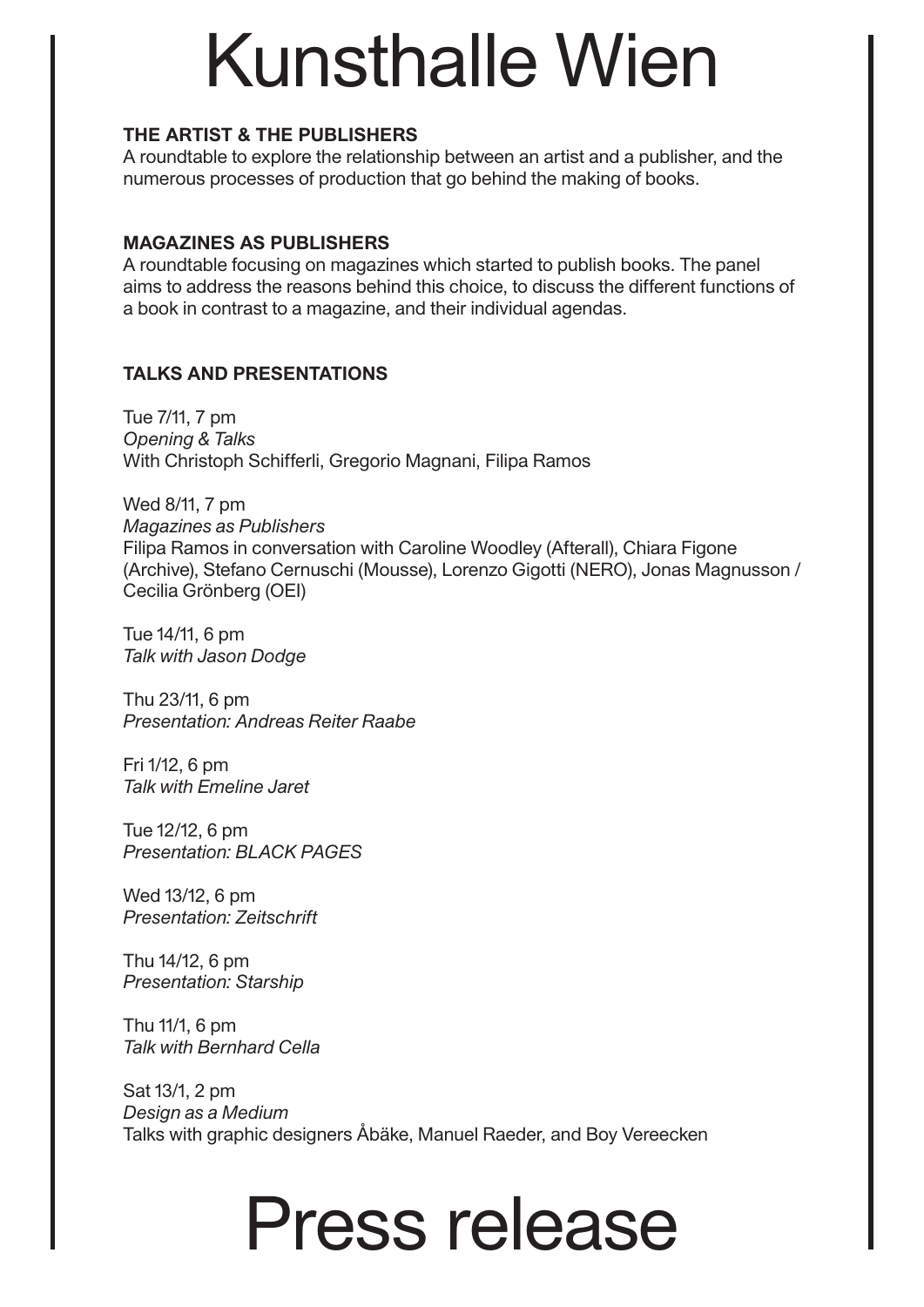Thu 18/1, 6 pm *Talk with Moritz Küng*

Sun 28/1, 5 pm *Talk with David Platzker*

Sun 28/1, 6 pm *The Artist & the Publishers* Jonathan Monk in conversation with Christophe Boutin, Christophe Daviet and Michéle Didier